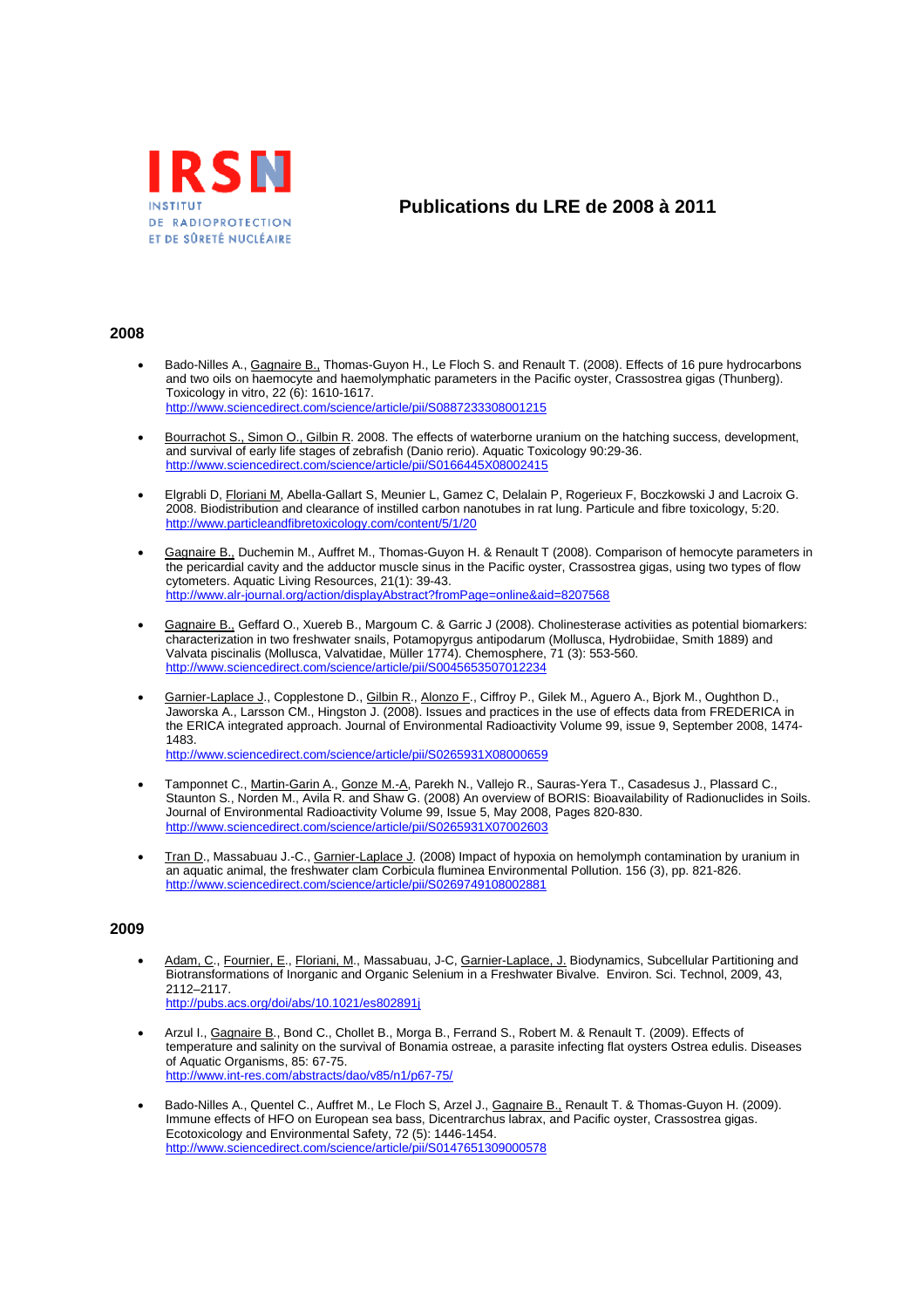- **Beaugelin-Seiller K., Garnier-Laplace J., Gilbin R. et Adam C.** A common ecological risk assessment on freshwaters for chemical and radiological ecotoxicity: the uranium case. Radioprotection, vol. 44, n◦ 5 (2009) 913–918. http://www.radioprotection.org/index.php?option=com\_article&access=doi&doi=10.1051/radiopro/20095163&Itemid=1 29
- Berthomieu C., Chapon V., Gilbin R. (2009) Utiliser des bactéries pour dépolluer les environnements contaminés par des radionucléides. Biofutur N°295 janvier 2009, pp 33-36
- Colle C., Madoz-Escande C., Leclerc E. Foliar transfer into the biosphere: Review of translocation factors to cereal grains. Volume 100, Issue 9, September 2009, Pages 683-689. http://www.sciencedirect.com/science/article/pii/S0265931X08001665
- Coppin F., Chabroullet C., Martin-Garin A. Selenite interactions with some particulate organic and mineral fractions isolated from a natural grassland soil. European Journal of Soil Science, June 2009, 60, 369–376. http://onlinelibrary.wiley.com/doi/10.1111/j.1365- 2389.2009.01127.x/abstract;jsessionid=196B525C8E12A477CC9E5298E9754EB3.d01t03
- Gagnaire B., Gagné F., Blaise C., André C., Abbaci K. & Garric J. (2009). Development of biomarkers of stress related to endocrine disruption in gastropods: Alkali-labile phosphates, protein-bound lipids and vitellogenin-like proteins. Aquatic Toxicology, 92: 155-167 ; http://www.sciencedirect.com/science/article/pii/S0166445X0900040X
- Garcia D., lecomte-Pradines C., Quémeneur E. (2009) Biodétecteurs environnementaux, Biofutur N°295 janvier 2009, pp 24-27
- Garcia-Sanchez L., Madoz-Escande C., Gonze M.A. 2009. Effects of radionuclide and rainfall characteristics on field loss parameters of grass.Journal of Environmental Radioactivity, 100 (10), pp. 847-853. http://www.sciencedirect.com/science/article/pii/S0265931X09001295
- Garnier-Laplace J., Beaugelin-Seiller K., Gilbin R., Della-Vedova C., Jolliet O. and Payet J. A Screening Level Ecological Risk Assessment and ranking method for liquid radioactive and chemical mixtures released by nuclear facilities under normal operating conditions. Radioecology 2008, Bergen (Norvège), 16-21 juin 2008. Radioprotection, vol. 44, n∘ 5 (2009) 903-908. http://www.radioprotection.org/index.php?option=com\_article&access=doi&doi=10.1051/radiopro/20095161&Itemid=1 29
- Lagauzère S., Boyer P., Stora G., Bonzom J-M. (2009). Effects of uranium-contaminated sediments on the bioturbation activity of Chironomus riparius larvae (Insecta, Diptera) and Tubifex tubifex worms (Annelida, Tubificidae). Chemosphere, 76 (3), 324-334. http://www.sciencedirect.com/science/article/pii/S0045653509003944
- Lagauzère S., Pischedda L., Cuny P., Gilbert F., Stora G.et Bonzom J-M. 2009. Influence of Chironomus riparius **Exploration Eng. 1988 First Eng. 1988**<br>(Diptera, Chironomidae) and Tubifex tubifex (Annelida, Oligochaeta) on oxygen uptake by sediments. Consequences of uranium contamination (accepté, 2008). Environmental Pollution. 157 (4), pp. 1234-1242. http://www.sciencedirect.com/science/article/pii/S0269749108006775
- Lagauzère S., Terrail R., Bonzom J.M. 2009. Ecotoxicity of uranium on Tubifex tubifex worms (Oligochaeata, Tubificidae) exposed to contaminated sediment. Ecotoxicology and Environmental Safety 72 (2), pp. 527-537. http://www.sciencedirect.com/science/article/pii/S014765130800136X
- Lerebours A., Gonzalez P., Adam C., Camilleri V., Bourdineaud J. P., Garnier-Laplace J. 2009. Comparative analysis of gene expression in brain, liver, skeletal muscles and gills of zebrafish (Danio rerio) exposed to environmentally relevant waterborne uranium concentrations. Environmental Toxicology and Chemistry 2009 Vol. 28, No. 6, pp. 1271–1278. http://onlinelibrary.wiley.com/doi/10.1897/08- 357.1/abstract?systemMessage=Wiley+Online+Library+will+be+disrupted+14+Jan+from+10- 12+GMT+for+monthly+maintenance
- Madoz-Escande C., Leclerc E., Colle C., Hurtevent P. Role and uncertainty of foliar transfer: state of the art and future actions. Radioecology, Bergen (Norvège), 16-21 juin 2008. Radioprotection, vol. 44, n◦ 5 (2009) 791–798. http://www.radioprotection.org/index.php?option=com\_article&access=doi&doi=10.1051/radiopro/20095142&Itemid=1 29
- Mathews T., Beaugelin-Seiller K., Garnier-Laplace J., Gilbin R., Adam C., Della-Vedova C.A. Probabilistic assessment of the chemical and radiological risks of chronic exposure to uranium in freshwater ecosystems. Environmental Science and Technology, 2009, 43 (17), pp. 6684-6690. http://pubs.acs.org/doi/abs/10.1021/es900
- Misson J, Henner P, Morello M, Floriani M, Ting-Di Wu, Guerquin-Kern JL, Février L. Use of phosphate to avoid uranium toxicity in Arabidopsis thaliana leads to alterations of morphological and physiological responses regulated by phosphate availability. Environmental and Experimental Botany 2009, 67, 353-362. http://www.sciencedirect.com/science/article/pii/S0098847209001816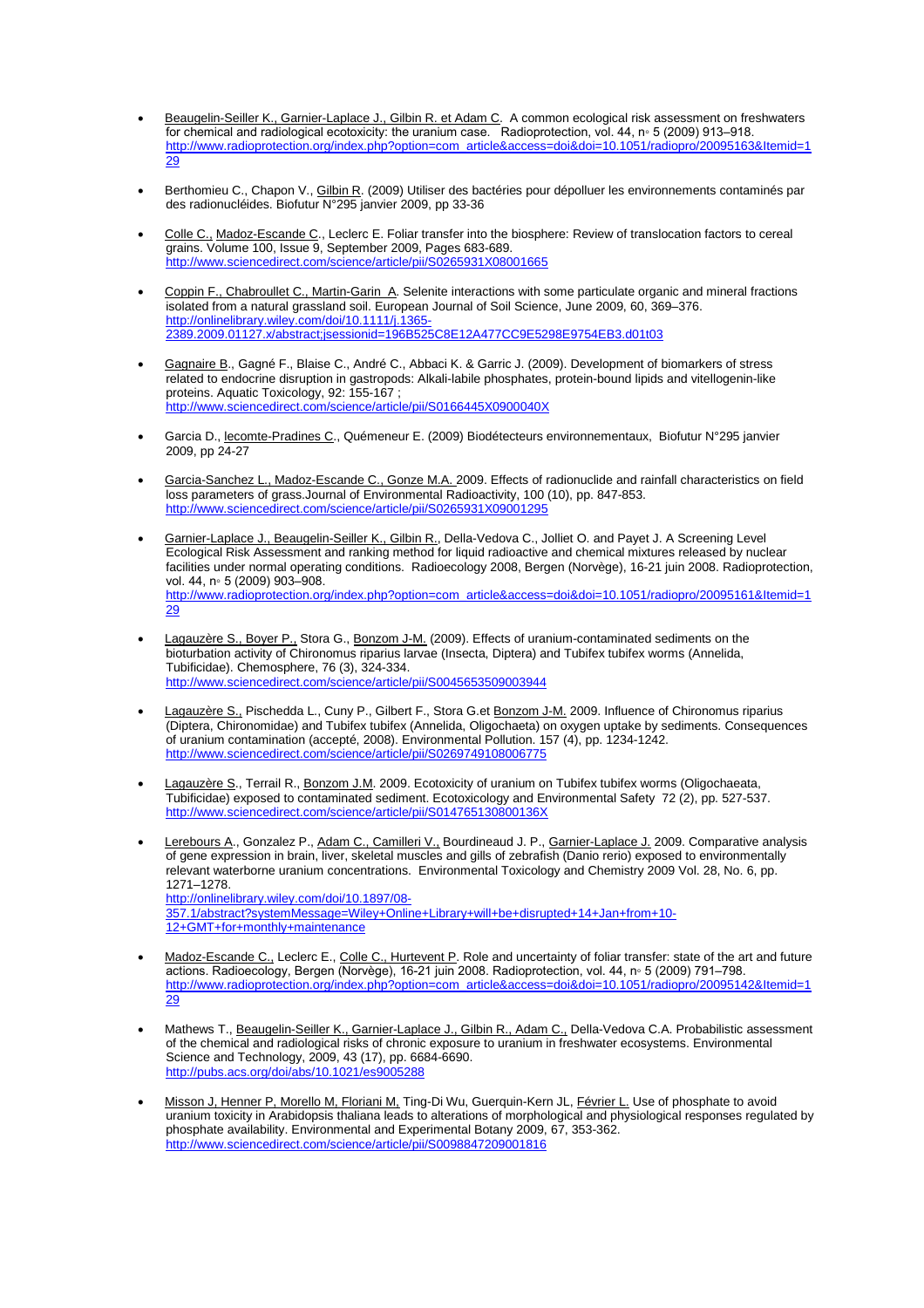- Thiry Y. , Colle C., Yoschenko V., Levchuk S., Van Hees M., Hurtevent P., Kashparov V., Impact of afforestation with Scots pine (Pinus sylvestris L.) on long term 137Cs and 90Sr recycling from a waste burial in the Chernobyl red Forest, JER (100, issue 12) december 2009, 1062-1068. http://www.sciencedirect.com/science/article/pii/S0265931X0900109X
- Vavasseur A., Richaud P., Missons-Pons J. 2009 Des plantes pour dépolluer ou stabiliser des éléments toxiques dans les sols et les eaux, Biofutur N°295 janvier 2009, pp 37-40
- Thomas-Guyon H., Gagnaire B., Bado-Nilles A., Bouilly K., Lapègue S. & Renault T. (2009). Detection of phenoloxidase activity in early stages of the Pacific oyster, Crassostrea gigas (Thunberg). Developmental & Comparative Immunology, 33 (5): 653-659. http://www.sciencedirect.com/science/article/pii/S0145305X08002553

#### **2010**

- Barillet S., Larno V., Floriani M., Devaux A., Adam-Guillermin C. 2010. Ultrastructural effects on gill, muscle, and gonadal tissues induced in zebrafish (Danio rerio) by a waterborne uranium exposure. Aquatic Toxicology, 100, 3, 295-302. http://www.sciencedirect.com/science/article/pii/S0166445X10003024
- C. Darolles, D. Broggio, A. Feugier, S. Frelon, I. Dublineau, M. De Meo and F. Petitot. 2010. Different genotoxic profiles between depleted and enriched uranium. Toxicology Letters Volume 192, Issue 3, Pages 337-348. http://www.sciencedirect.com/science/article/pii/S0378427409015185
- Fournier E., Adam-Guillermin C., Potin-Gautier M., Pannier F. 2010. Selenate bioaccumulation and toxicity in Chlamydomonas reinhardtii: Influence of ambient sulphate ion concentration. Aquatic Toxicology, 97 (1), p 51-57. http://www.sciencedirect.com/science/article/pii/S0166445X09004147
- Gagnaire B., Geffard O., Noury P. & Garric J. 2010. Measurement of cytochrome P450-associated activities in freshwater gastropod molluscs- modulation by xenobiotics. Environmental Toxicology, vol 25 (6): 545-553. http://onlinelibrary.wiley.com/doi/10.1002/tox.20515/abstract
- Lassabatère L., Spadini L., Rapsaet C., Février L., Delolme C., Winiarski T., Galvez-Cloutier R. 2010. Modeling evaluation of the transfer of three metals Zn, Pb and Cd in a carbonated fluvio-glacial deposit [Modélisation du transfert de trois métaux Zn, Pb et Cd dans un dépôt fluvio-glaciaire carbonaté]. Bulletin des Laboratoires des Ponts et Chaussées, 276, p 57-69.
- Lerebours A., Bourdineaud J.P., Van der Ven K., Vandenbrouck T., Gonzalez P., Camilleri V., Floriani M., Garnier-Laplace J., Adam-Guillermin C. 2010. Sub-lethal effects of waterborne uranium exposures on the zebrafish brain: transcriptional responses and alterations of the olfactory bulb ultrastructure. Environmental Science & Technology, 44 (4), p 1438-1443. http://pubs.acs.org/doi/abs/10.1021/es902550x
- Lerebours A., Adam-Guillermin C., Brèthes D., Frelon S., Floriani M., Camilleri V., Garnier-Laplace J. and Bourdineau J-P. 2010. Mitochondrial energetic metabolism perturbations in skeletal muscles and brain of zebrafish (Danio rerio) exposed to low concentrations of waterborne uranium. Aquatic Toxicology, 100,1, 66-74. http://www.sciencedirect.com/science/article/pii/S0166445X10002444
- Massarin S., Alonzo F., Garcia-Sanchez L., Gilbin R., Garnier-Laplace J., Poggiale J.-C. 2010. Effects of chronic uranium exposure on life history and physiology of Daphnia magna over three successive generations. Aquatic Toxicology, 99 (3), 309-319. http://www.sciencedirect.com/science/article/pii/S0166445X1000189X
- Michon J., Frelon S., Garnier C., Coppin F. 2010. Fluorescence Quenching Determination of Uranium(VI) 1 Binding Properties by Four Metalloproteins (Human Serum Transferrin - Human Serum Albumin - Rabbit Liver Metallothionein - Equine Spleen Ferritin). Journal of fluorescence, 20, p 581-590. http://www.springerlink.com/content/h9g2353564n47j40/
- Rioux J-B., Philippe N., Pereira S., Pignol D., Wu L-F., Ginet N. A. 2010. Second actin-like MamK protein in Magnetospirillum magneticum AMB-1 encoded outside the genomic magnetosome island. PLoS ONE, 5 (2): e9151. doi:10.1371/journal.pone.0009151. http://www.plosone.org/article/info%3Adoi%2F10.1371%2Fjournal.pone.0009151

## **2011**

 Al Kaddissi S, Simon O, Legeay A, Gonzalez P, Floriani M and Gilbin R. 2011. Effects of uptake on transcriptional responses, histological structures and survival rate of the crayfish Procambarus clarkii. Ecotoxicology & Environmental Safety, 74(7): 1800-1807. http://www.sciencedirect.com/science/article/pii/S0147651311001746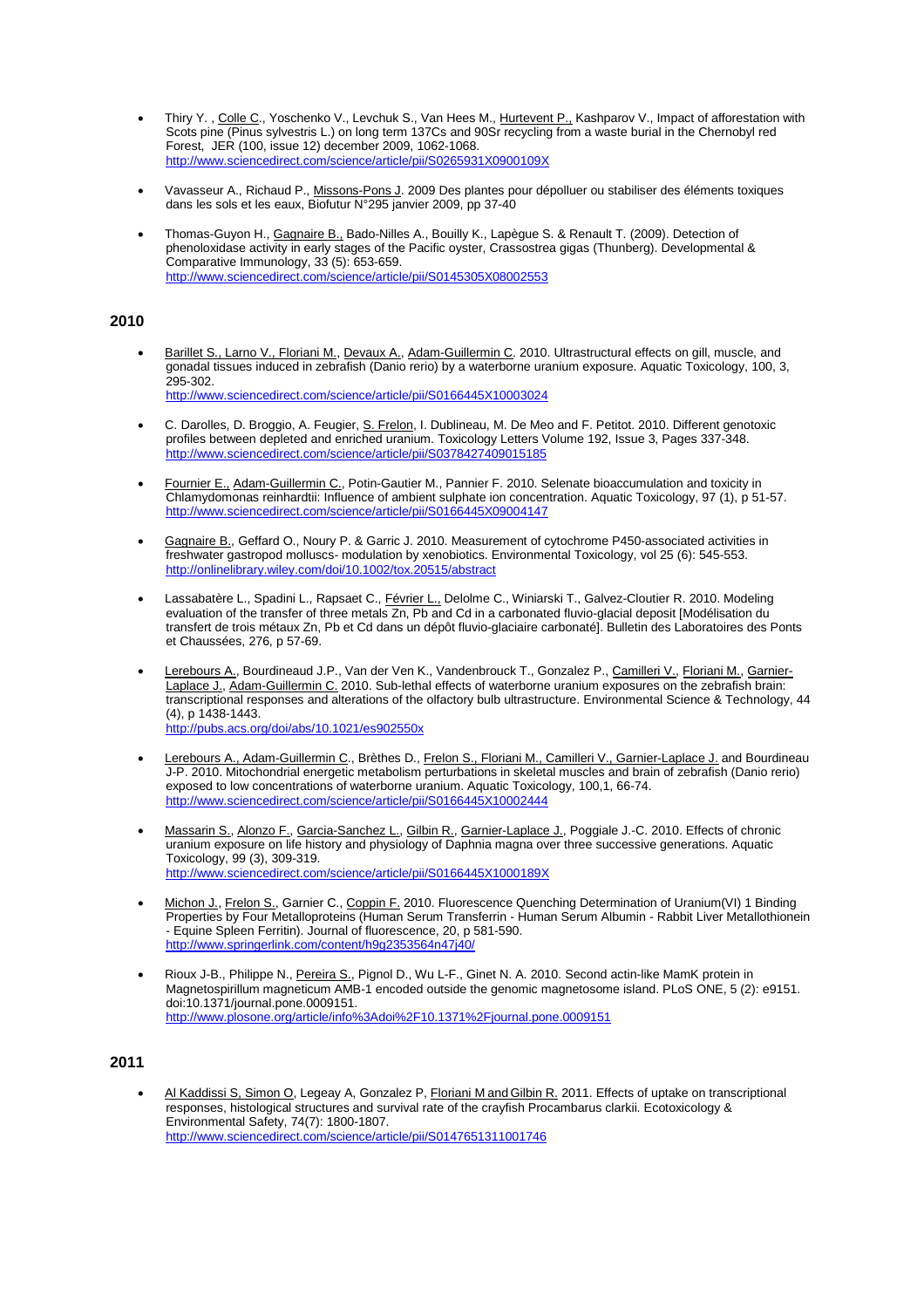- Augustine S., Gagnaire B., Adam-Guillermin C. & Kooijman S.A.L.M. 2011. The energetics of zebrafish maturation through its life cycle. Comparative Biochemistry & Physiology Part A, 159(3): 275-283. http://www.sciencedirect.com/science/article/pii/S1095643311000742
- Augustine S., Litvak M.K, Kooijman SALM. 2011. Stochastic feeding of fish larvae and their metabolic handling of starvation. Journal of Shellfish Research, 66(4): 411-418. http://www.sciencedirect.com/science/article/pii/S1385110111001018
- Barillet S., Adam-Guillermin C., Palluel O., Porcher J-M, Devaux A. 2011. Uranium bioaccumulation and biological disorders induced in zebrafish (Danio rerio) after a depleted uranium waterborne exposure. Environmental Pollution, 159, 495-502. http://www.sciencedirect.com/science/article/pii/S0269749110004690
- Colinon-Dupuich C., Février L., Ranjard L., Coppin F., Cournoyer B., Nazaret S. 2011. Radioecological risk assessment of low selenium concentrations through genetic fingerprints and metabolic profiling of soil bacterial communities. Microbial Ecology, 62(1): 14-24. http://www.springerlink.com/content/j2453t0510v33987/
- Gagnaire B., Adam-Guillermin C., Bouron A., Lestaevel P. 2011. The effects of radionuclides on animal behaviour: a review. Reviews of Environmental Contamination & Toxicology, 210, 35-58. http://www.springerlink.com/content/pg00044132023u17/
- Gagnaire B., Boyer P., Bonzom J-M., Lecomte-Pradines C., Simon O., Gilbin R. 2011. Transfer modelling and toxicity evaluation of the effluent from an installation of cleansing and uranium recovery using a battery of bioassays. Ecotoxicology, 20, 187–201. http://www.springerlink.com/content/y2h0208226t38110/
- Haudin C.S., Quillérou E., Wang G., Staunton S., Martin-Garin A. 2011. Dynamics of Tc immobilisation in soils under flooded conditions and extent of reoxidation following aeration. Geomicrobiology Journal, 28(5-6): 140-417. http://www.tandfonline.com/doi/abs/10.1080/01490451.2010.507641
- Kooijman S.A.L.M., Pecquerie L., Augustine S., Jusup M. 2011. Scenarios for acceleration in fish development and the role of metamorphosis. Journal of Shellfish Research, 66(4): 419-423. http://www.sciencedirect.com/science/article/pii/S1385110111000530
- Lagauzère S., Coppin F., Gérino M., Delmotte S., Stora G., Bonzom J.M. 2011. An alternative method of particulate fluorescent tracer analysis in sediments using a microplate fluorimeter. Environmental Technology 32(5): 551-560. http://www.tandfonline.com/doi/abs/10.1080/09593330.2010.505251
- Loffredo N., Mounier S., Thiry Y., Coppin F. 2011. Sorption of selenate on soils and pure phases: kinetic parameters and stabilisation. Journal of Environmental Radioactivity, 102(9): 843-851. http://www.sciencedirect.com/science/article/pii/S0265931X11001111
- Massarin S., Beaudouin R., Zeman F., Floriani M., Gilbin R., Alonzo F., Péry A. 2011. Biology-based modelling to analyse uranium toxicity on Daphnia magna in a multi-generation study. Environmental Science & Technology, 45(9): 4151-4158. http://pubs.acs.org/doi/abs/10.1021/es104082e
- Masson, A Baeza, J Bieringer, K Brudecki, S Bucci, M Cappai, F Carvalho, O Connan, C Cosma, A Dalheimer, G Depuydt, LE De Geer, A de Vismes, L Gini, F Groppi, K Gudnason, R Gurriaran, D Hainz, O Halldorsson, D Hammond, K Holy, Z Homoki, A Ioannidou, K Isajenko, M Jankovic, C Katzlberger, M Kettunen, R Kierepko, R Kontro, P Kwakman, M Lecomte, LL Vintro, A Leppanen, B Lind, G Lujaniene, P McGinnity, C McMahon, H Mala, S Manenti, M Manolopoulou, A Mattila, A Mauring, B Moller, JW Mietelski, SP Nielsen, J Nikolic, R Overwater, SE Palsson, C Papastefanou, I Penev, MK Pham, PP Povinec, H Rameback, MJ Reis, W Ringer, A Rodriguez, P Rulik, PR Saey, V Samsonov, C Schlosser, G Sgorbati, B Silobritiene, C Soderstrom, R Sogni, L Solier, M Sonck, G Steinhauser, T Steinkopff, P Steinmann, S Stoulos, I Sykora, D Todorovic, N Tooloutalaie, L Tositti, J Tschiersch, A Ugron, A Vargas, H Wershofen, O Zhukova, E Vagena, D Didier, and O Hanley. 2011. Tracking of airborne radionuclides from the damaged Fukushima Daiichi nuclear reactors by European networks. Environ Sci Technol 45 (18), pp. 7670-7677. http://pubs.acs.org/doi/abs/10.1021/es2017158

**• Mondani L., Benzerara K., Carrière M., Christen R., Mamindy-Pajany Y.,** *Février L., M***armier N., Achouak W.,** Nardoux P., Berthomieu C., Chapon V. 2011. Influence of uranium on bacterial communities: a comparison of natural uranium-rich soils with controls. Plos ONE 6(10) e25771. http://www.plosone.org/article/info%3Adoi%2F10.1371%2Fjournal.pone.0025771

- Orieux N., Cambier S., Gonzalez P., Morin B., Adam C., Garnier-Laplace J., Bourdineaud J.-P. 2011. Genotoxic damages in zebrafish submitted to a polymetallic gradient displayed by the Lot River (France). Ecotoxicology and Environmental Safety, 74(4): 974-983. http://science/article/pii/S0147651311000091
- Parache, V., Pourcelot, L., Roussel-Debet, S., Orjollet, D., Leblanc, F., Soria, C., Gurriaran, R., Renaud, P., Masson, O. 2011. Transfer of 131I from Fukushima to the vegetation and milk in France. Environmental Science and Technology 45(23) :9998-10003. http://pubs.acs.org/doi/abs/10.1021/es202242g